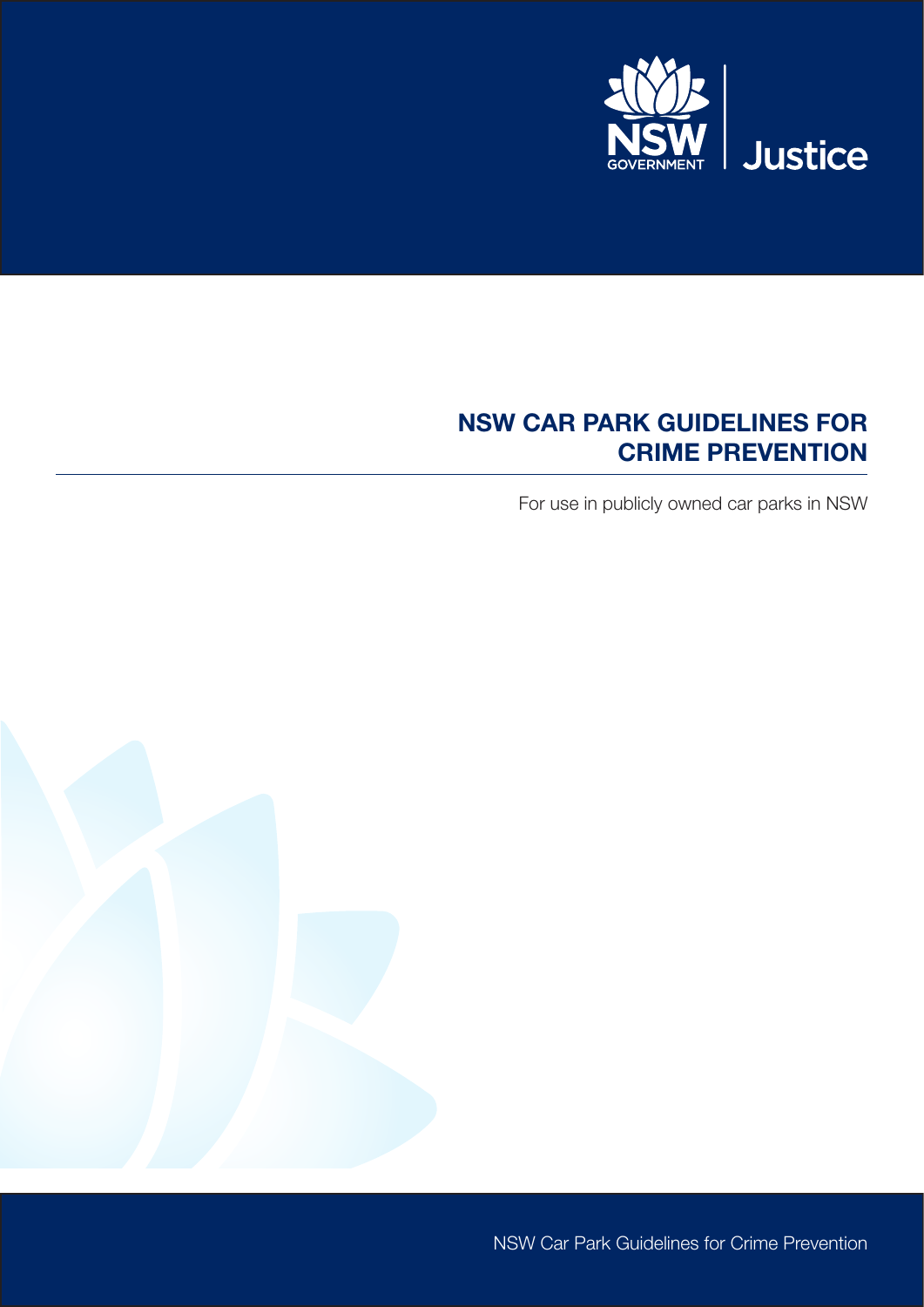### **TABLE OF CONTENTS**

|  | 3.1 |  |  |
|--|-----|--|--|
|  |     |  |  |
|  | 3.3 |  |  |
|  |     |  |  |
|  |     |  |  |
|  |     |  |  |
|  | 4.2 |  |  |
|  |     |  |  |
|  |     |  |  |
|  |     |  |  |
|  |     |  |  |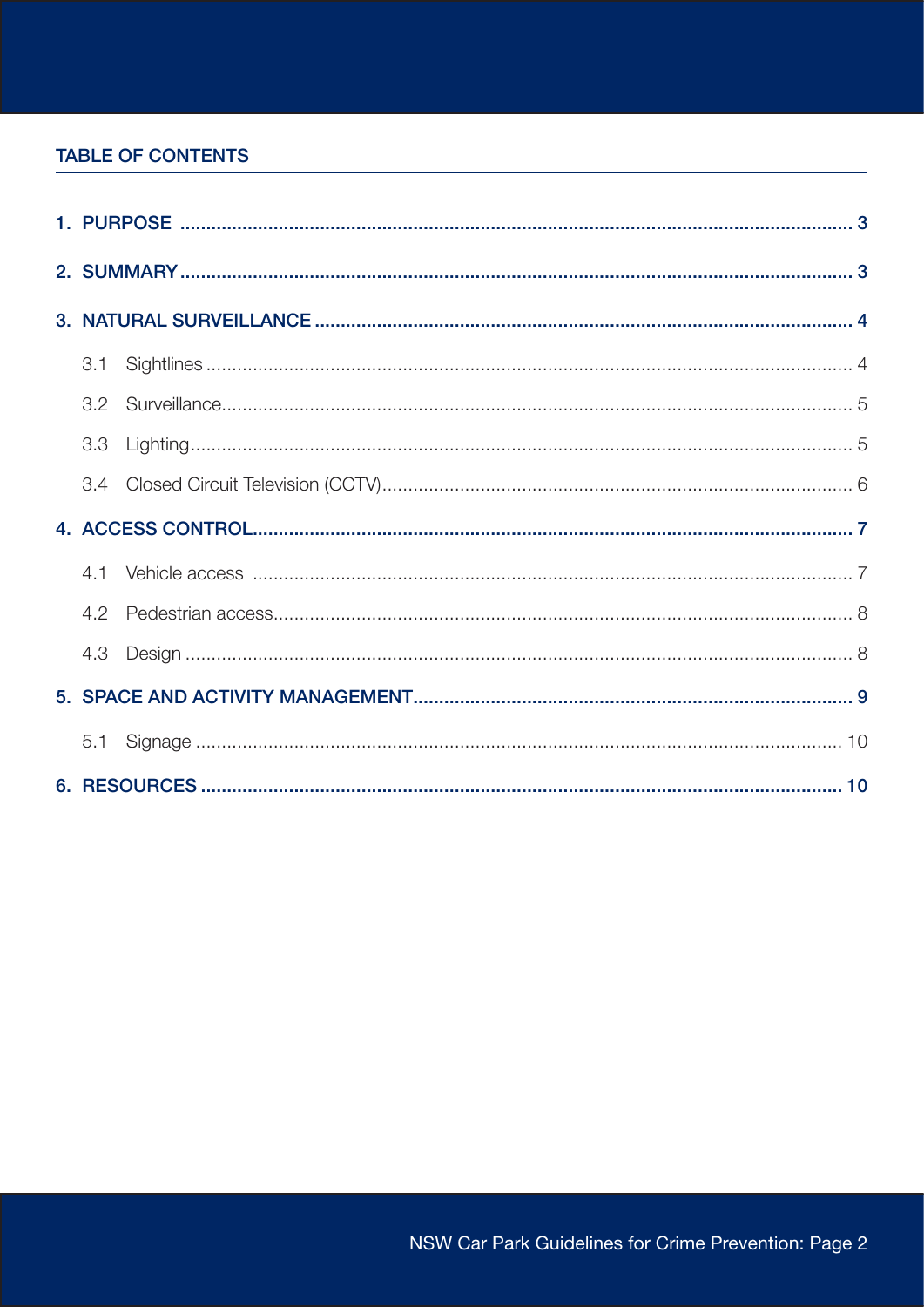## <span id="page-2-0"></span>1. PURPOSE

The purpose of this document is to provide a guideline for car park owners and operators to improve the safety and security of their car parks, specifically in relation to the prevention of theft from motor vehicles.

These can be used as a guideline for:

- Routine maintenance
- Minor works
- Upgrades / renewal

These guidelines should be read in conjunction with the current Australian Standards and Austroads *Guide to Traffic Management*.

### 2. SUMMARY

A good car park draws upon Crime Prevention Through Environmental Design principles of surveillance, access control and space and activity management.

- Natural surveillance is when you can see and be seen by others. Layout, orientation, landscaping, use of security and patrols, and lighting of the car park all contribute to this.
- Access control: defined boundaries and clear delineation of vehicle and pedestrian access increase the time and effort associated with a crime.
- Space and activity management: encourage legitimate use of space and respect for the space.
- Maintenance and general upkeep of the facility: a well-managed facility can contribute to the amenity and lawful use of the car park.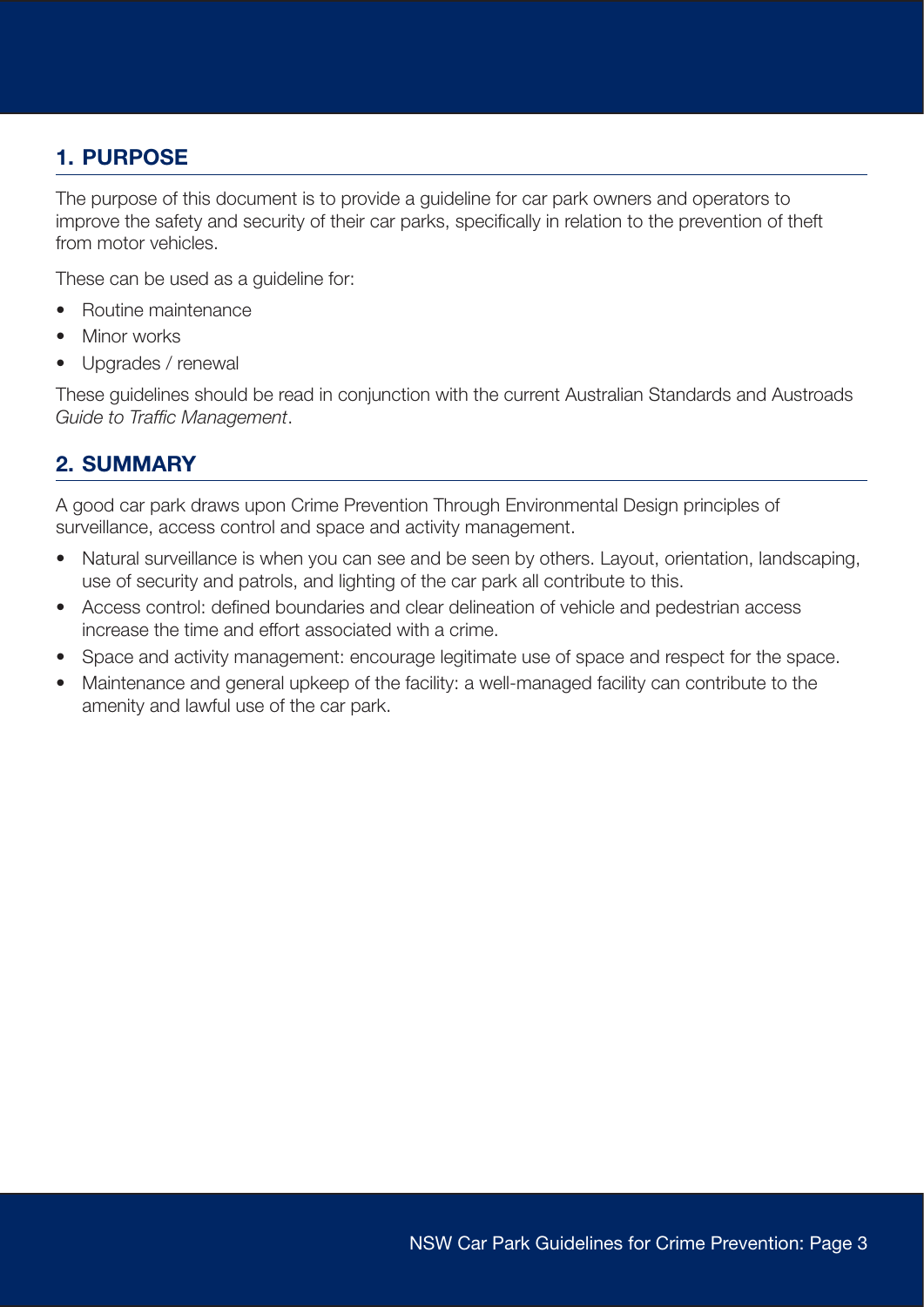# <span id="page-3-0"></span>3. NATURAL SURVEILLANCE

### 3.1 Sightlines

- Configure the layout so cars are parked in grid like rows to allow for good sightlines between vehicles and through the car park. Do this in a way to maximise sightlines from areas with the most pedestrian and vehicular traffic, such as a nearby business or street.
- Trim or remove foliage that is blocking sightlines into and through the car park. Any landscaping should be above head height, below waist height and set back from pedestrian pathways.



Landscaping should not block lines of sight. Photo: DJ

- Remove or block secluded areas or hidden recesses, such as areas under stairs.
- Ensure there is minimal obstruction to lines of sight including vehicles, pillars and concrete columns.

Clear sightlines help to reduce concealment opportunities for offenders. Be mindful that would be perpetrators can hide between vehicles, behind pillars, air conditioner units, bins, etc. Offset sections of the car park can restrict ability to see all cars and areas in the car park. Grid like rows will help to enhance the natural surveillance of the area restricting blocked sightlines.



Minimal obstruction to sightlines. Photo: DJ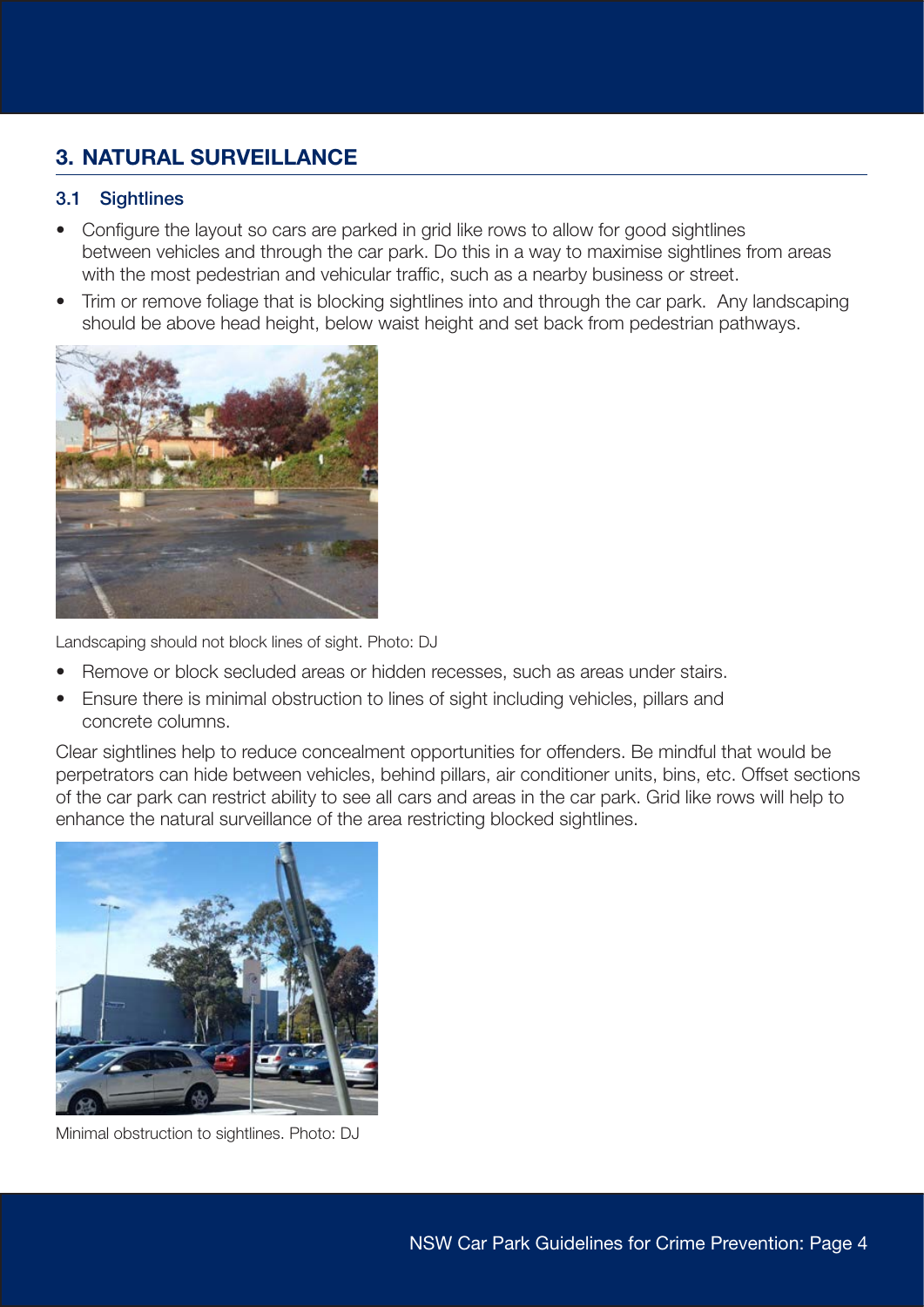### <span id="page-4-0"></span>3.2 Surveillance

• Provide a mixture of long term and short term parking to enhance natural surveillance where practical.

Vehicles parked in long stay parking are more vulnerable to crime than vehicles in shorter term parking. Short term parking can result in larger numbers of cars entering and exiting the car park, which assists in providing natural surveillance. There are often patrols by rangers on limited parking areas, which also provides semi-formal surveillance of the car park.

- Incorporate additional security for long term parking areas, such as patrols.
- Locate long term parking areas in the most visible location in the car park.
- Incorporate business activity within, or near, the car park, such as a car wash.

Businesses operating within or near the car park can provide guardianship and encourage legitimate activity.

- Ensure facilities, such as public toilets, are monitored, regularly patrolled and located in areas where maximum surveillance is offered.
- Schedule maintenance at the most vulnerable times for offending, as the maintenance staff are a form of surveillance.
- Multi-storey car parks should have open sides rather than solid blank walls.





No solid walls. Photos: DJ

### 3.3 Lighting

(Recommend the engagement of a lighting designer / engineer.)

- Lighting should at least meet minimum requirements under Australian Standards (AS 1158 for external lighting and AS 1680 for interior lighting).
- Light fixtures should be reliable, easy to maintain, able to withstand the elements and vandal resistant.
- Incorporate lighting into a regular maintenance plan so as to ensure lights are working, maintaining lux levels and are not obstructed in any way by signs, landscaping or other objects.
- When selecting and positioning light fixtures, be considerate of glare. Also consider the brightness of the light and effect of passing from light to dark areas.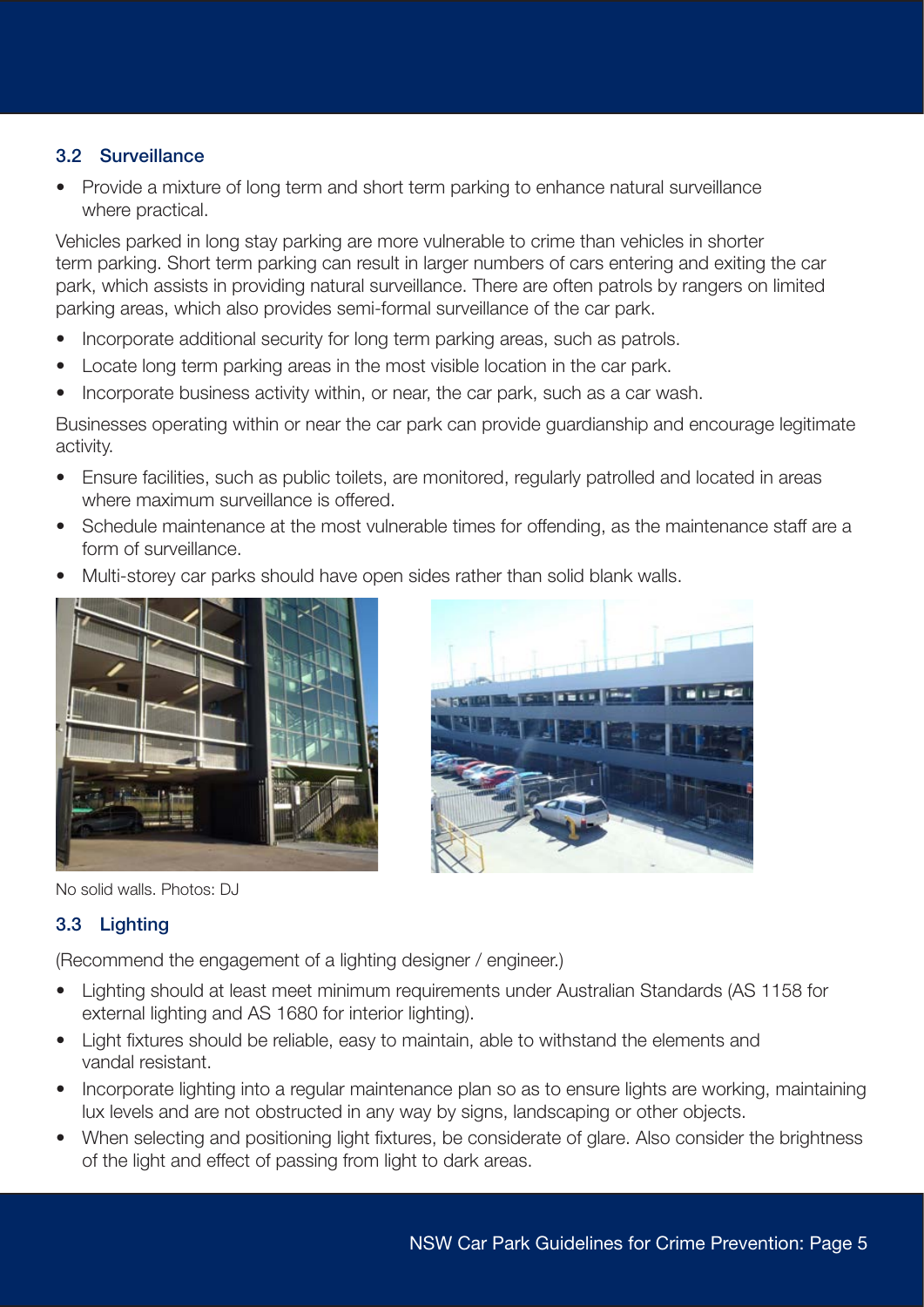- <span id="page-5-0"></span>• White' light is best for natural surveillance as it allows for clarity of vision. Parked cars can be identified by colour and other details, which is important for crime reporting. Direct lighting to the car park so that guardians or passers-by can see inside the area. Ensure the lighting extends to the edges of the parking areas, not just vehicle and pedestrian routes.
- Paint the car park interior white. This can assist lighting to be effective and can save money through lower wattage demand.
- Lights should be bright enough to enable the rear seat of a parked vehicle to be seen before entering and enable the face of a person to be seen 15 metres away.
- Ensure there is sufficient lighting to complement the CCTV system (if in place) so that images are captured.
- Consider the use of sensor lights in certain darker areas.

Lighting plays an important role in preventing crime. It improves visibility and can increase the risk of offender detection. Good levels of lighting are an important factor in reducing the fear of crime. It can change community perception of an area, which can lead to increased usage and facilitates informal surveillance.





Photos: DJ

### 3.4 Closed Circuit Television (CCTV)

(The use of CCTV can be considered where feasible. To be an effective crime prevention tool, cameras must be monitored.)

- Install a quality, vandal resistant system which staff are thoroughly trained to use.
- Display signage identifying that CCTV is operating.
- Ensure the cameras are installed so as to maximise surveillance opportunities.
- Ensure the camera views are not obstructed by anything such as landscaping or signposts.
- Ensure that cameras are constantly, actively monitored in close proximity to the site. If a crime is occurring this can make it possible for a perpetrator to be apprehended or interrupted.
- Camera feeds should be recorded and stored.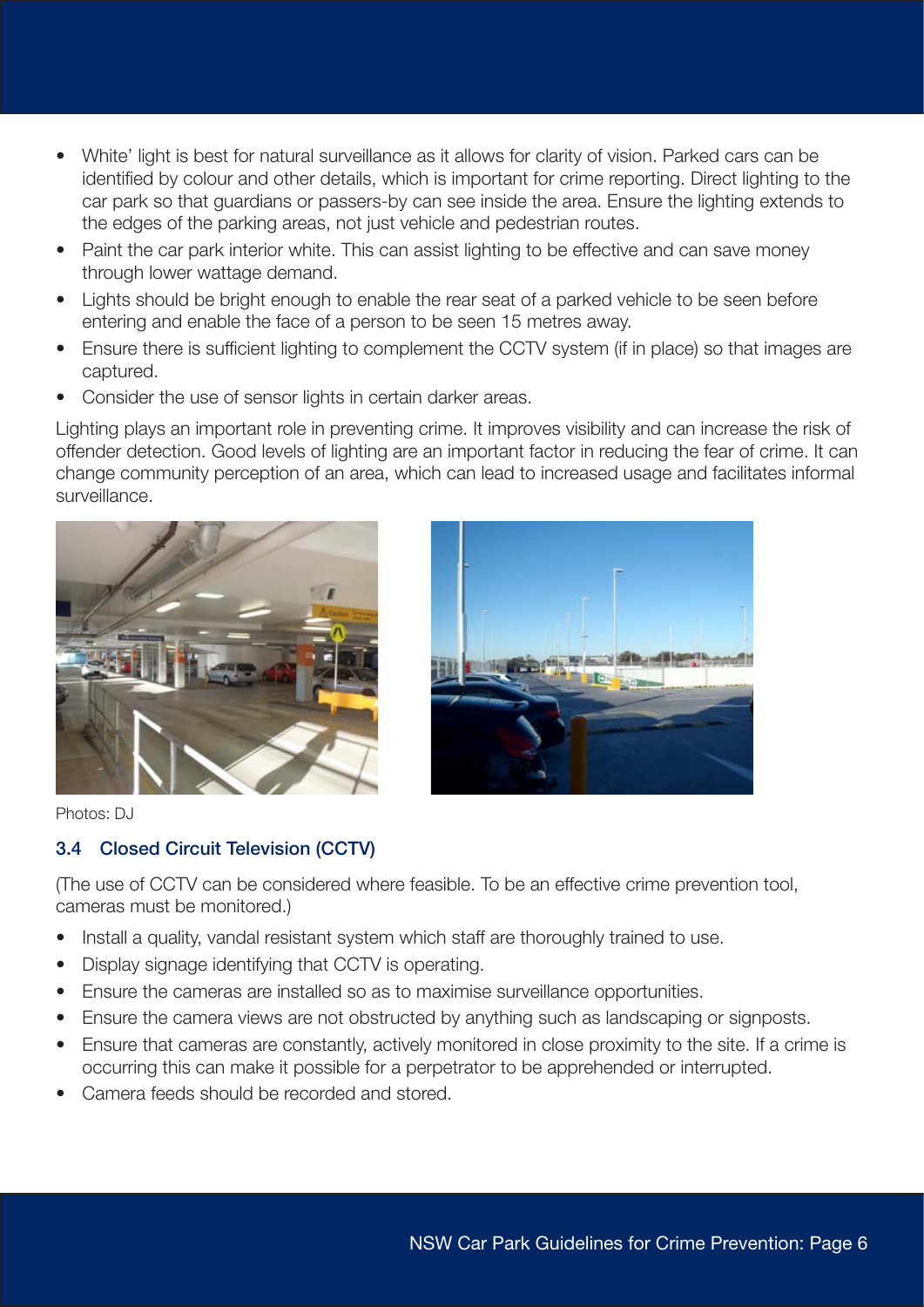# <span id="page-6-0"></span>4. ACCESS CONTROL

#### 4.1 Vehicle access

Vehicle access control helps to reduce the opportunity for unauthorised entry.

• Provide a dedicated singular point of entry and a dedicated singular point of exit to the car park.





Dedicated entry point. Photo: DJ Visible stairway, open design. Photo: DJ

- Install boom gates, ticketed entry, one-way spikes or other access control devices to regulate vehicle movement.
- Locate entry and exit points in close proximity to guardians in the car park, such as ticket sellers / machines, businesses, or other adjoining properties.
- Provide clear line marking or parking spaces and clearly number or colour-code the parking bays.

This is important for way finding in the car park and reduces the car park users vulnerability.

Install black or dark green see-through fencing around the perimeter of the car park.

Areas that have clear boundaries and perimeters provide ownership cues which means an area is less likely to be used improperly. Installing a fence around the perimeter of the car park clearly defines the boundary.



Dark coloured, see-through fencing. Photo: DJ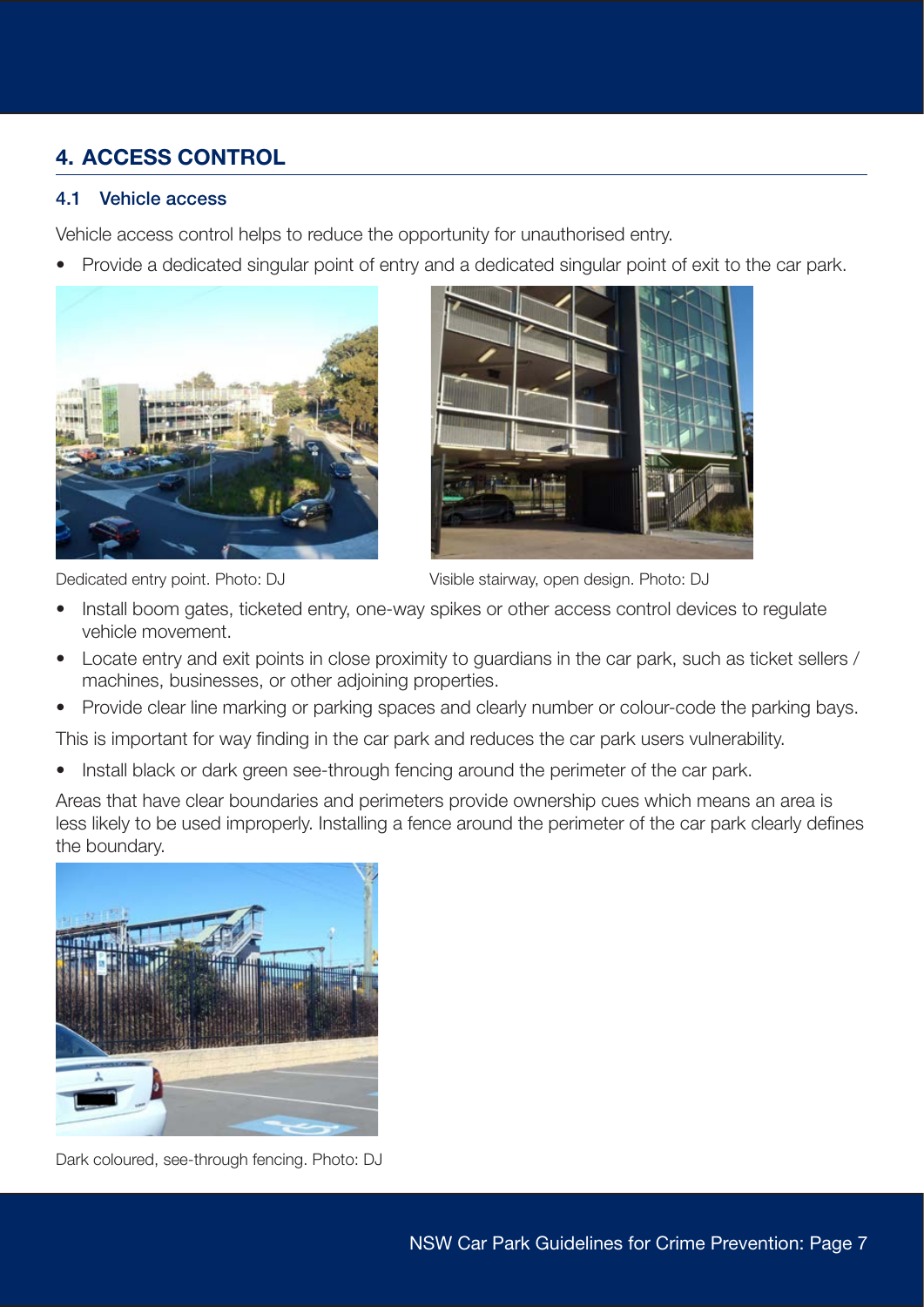#### <span id="page-7-0"></span>4.2 Pedestrian access

- Provide minimal number of pedestrian access / exit points
- Provide clearly marked, open, visible pedestrian access ways within the car park to busy destination points.
- Maintain landscaping along and near pedestrian access ways to ensure clear sightlines. Any landscaping should be above head height, below waist height and set back from pedestrian pathways.

Thefts can be reduced when pedestrian access is limited. Pedestrian paths on the borders can provide undetected entry and escape routes. Deflecting people from using the car park as a thoroughfare can reduce excuse making opportunities for a perpetrator.





Clearly marked pedestrian path. Photo: DJ Landscaping low for clear sightlines. Photo: DJ

### 4.3 Design

- Delineate the boundary and perimeter of the car park in some way. This could be through low shrubbery or dark coloured, see-through fencing around the perimeter of the car park.
- Implement circular movement of traffic around the car park so that vehicles cannot simply take the shortest route to and from the entry and exit.

Circular movement of traffic provides more constant natural surveillance of the car park.

• Clearly mark the car park with the name and street address.

This is important for the correct and thorough recording of incidents of crime to protect the integrity of crime data and allow for appropriate follow up action.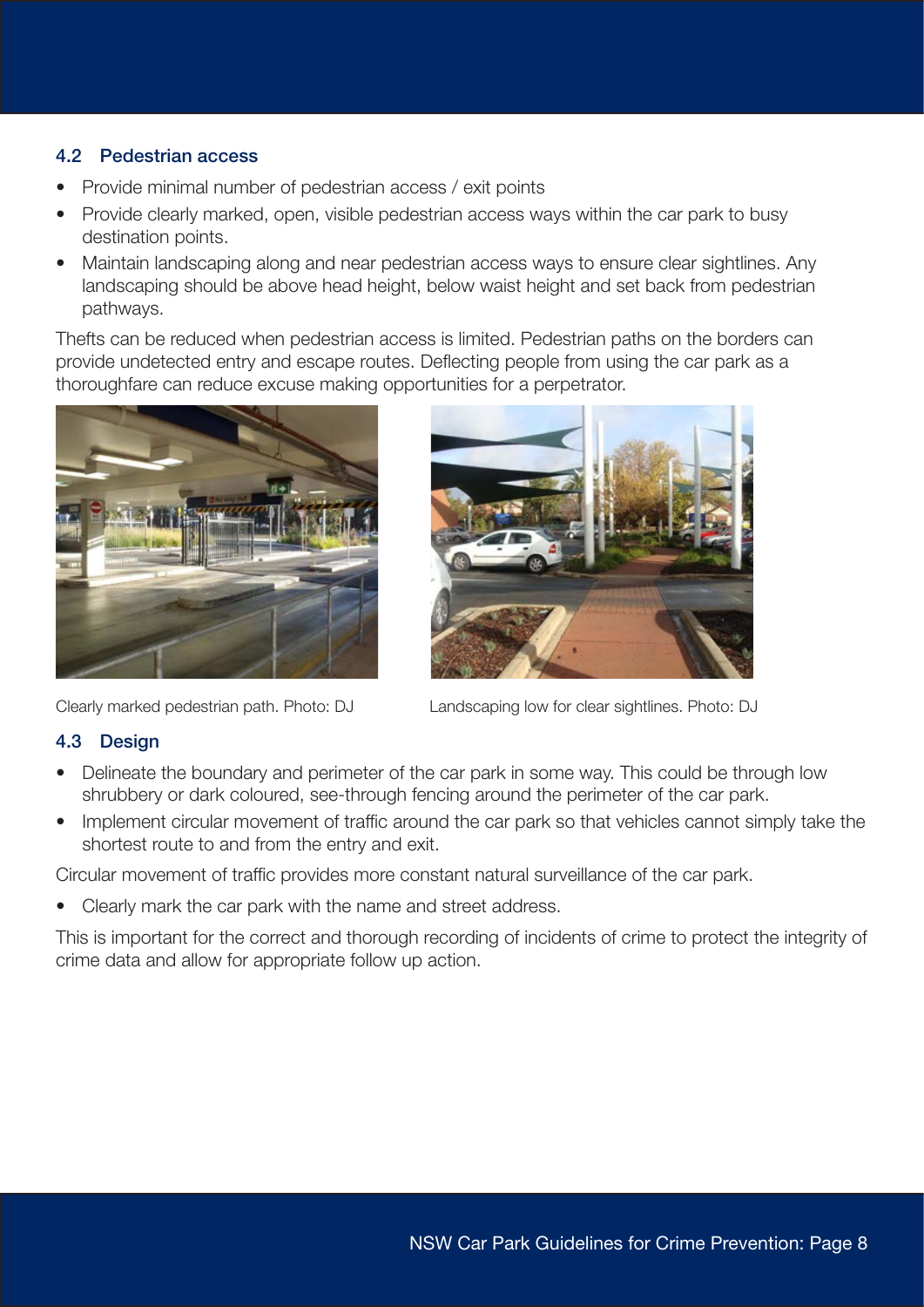<span id="page-8-0"></span>

Car park address clearly stated. Photo: DJ

## 5. SPACE AND ACTIVITY MANAGEMENT

• Clearly number or colour-code the floor levels and parking bays.





Coloured and numbered bays. Photos: DJ

• Ensure a regular maintenance plan is in place including rubbish removal, graffiti removal, repair of light fixtures, maintenance of lux levels, trimming of vegetation and other necessary repairs.

This can provide informal surveillance as the maintenance crew make their way around the car park. Evidence of crime can have a negative impact on the reputation of the car park and people's perception of safety. Evidence of criminal activity may also encourage and foster further criminal activity in the area.

- Where feasible, incorporate business activity within, or near, the car park, such as a car wash.
- All staff should undergo crime awareness training what is suspicious behaviour and what are the reporting procedures for the location.
- Crime statistics for the car park should be monitored by management and should inform crime prevention initiatives such as the timing and frequency of security patrols.